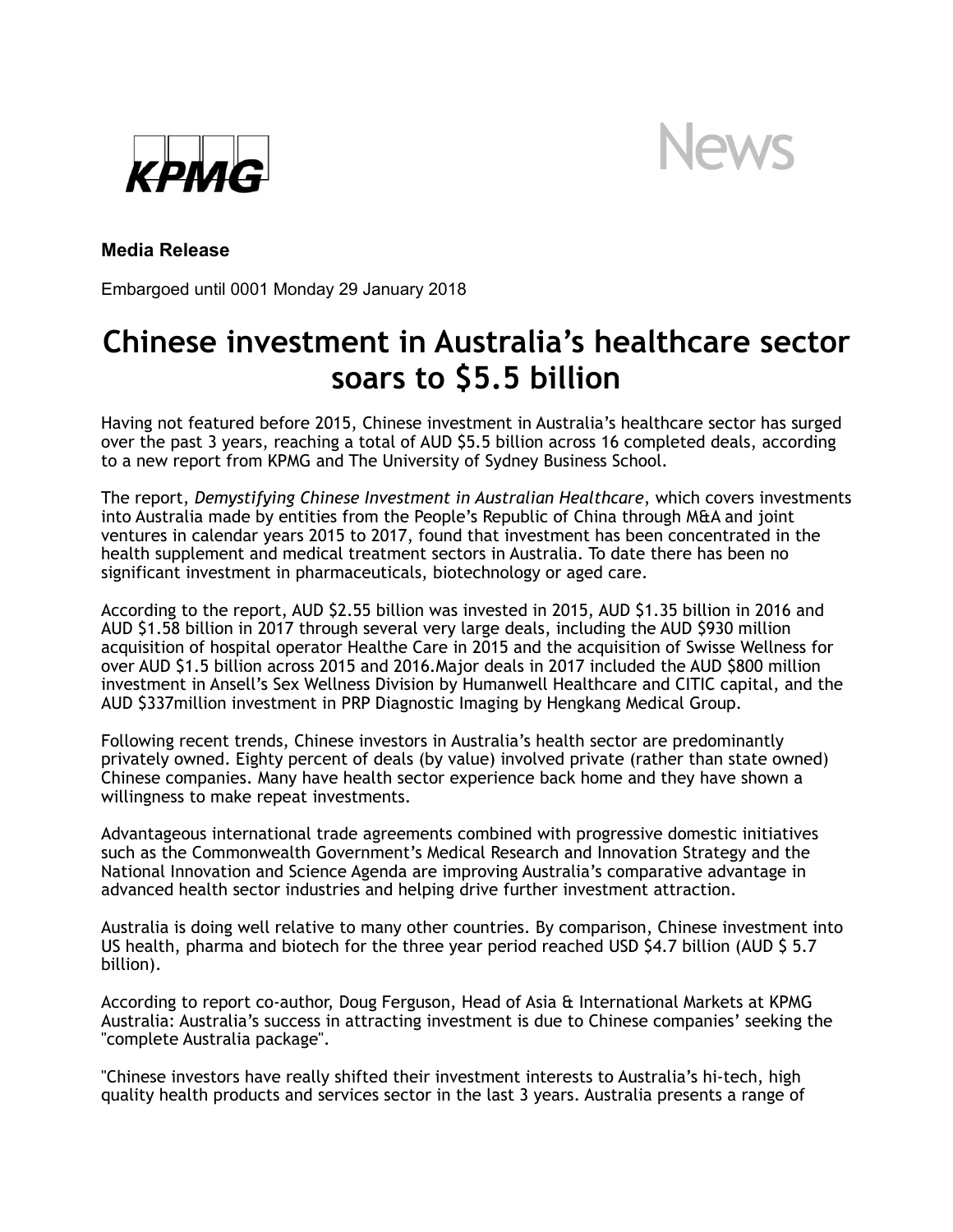

country-specific advantages that include advanced technology application, quality care facilities, strong management systems and the 'clean, green and healthy' image for Aussie branded exports back to China. As China's aged care industry develops and its medical treatment sector matures there will be a greater need for these qualities and more demand for the businesses providing them. There's still a long way to go," he said.

Beijing-based Jenny Yao, KPMG China's Head of Healthcare explains in the report that China's central government's "Healthy China 2030" plan provides a very clear framework for the country's health sector development priorities. China's healthcare spending is expected to grow by 8.1 percent annually over the next five years, representing a big opportunity for Australia's health sector. "The patterns that are emerging in China's domestic healthcare sector are likely to strengthen investment demand in the coming years as healthcare assets become a key component of many Chinese investor's portfolios," she said.

Key findings of the report are:

- From 2015 to 2017, Chinese investment in Australia's healthcare sector totalled AUD \$5.5 billion, across 16 major deals
- 53 percent of the investment was concentrated on Australia's health supplement sector, 47 percent in the healthcare services sector - with no major investment as yet in pharmaceuticals, biotechnology or aged care sectors.
- New South Wales attracted 49 percent of Chinese healthcare investment between 2015 and 2017, followed by Victoria with 45 percent and Queensland with 6 percent.
- 80 percent of completed deals (by value) were by Chinese private companies from diverse backgrounds, including hospitals, specialised healthcare providers, pharmaceutical companies, construction companies and private equity.
- Chinese investors are attracted to target companies that are exporting or capable of exporting to the Chinese market.
- China's healthcare spending is expected to grow by 8.1 percent annually over the next five years.

Professor Hans Hendrischke, Professor of Chinese Business & Management at the University of Sydney Business School said: "Changing conditions in China such as rising income, wide-ranging reforms to public healthcare and new consumer preferences for the ageing all suit Australian exporters. Foreign investment is important to build global partnerships with knowledge of foreign markets and access to international distribution networks."

"Rather than general health services, many Chinese companies seek to invest in specialist services, such as oncology, radiology, ophthalmology, IVF, and aged care. These services are replicable in the Chinese market and customised to fit the specific needs of China's middle-tohigh end consumer markets. Australian healthcare brands have an initial advantage in China due to their reputation for high quality products with consumers," he said.

The report predicts that investment will broaden across all sectors in the short-to-medium term. The patterns that have emerged in Chinese healthcare investment so far will likely strengthen in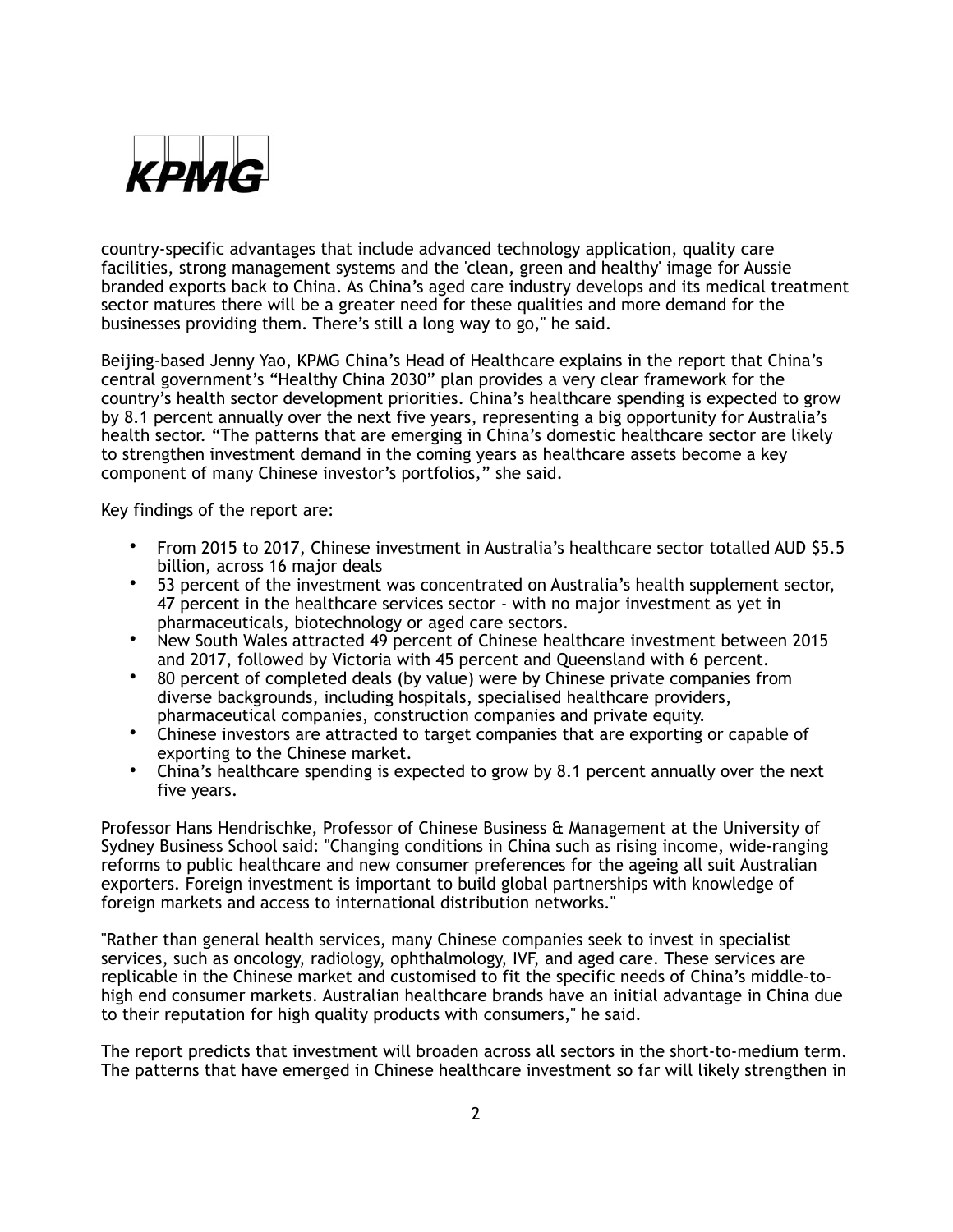

the coming years as healthcare assets become a key component of many Chinese investors' portfolios.

The introduction of Chinese policies to establish a public/private healthcare system built on "big health" presents an opportunity for Australian companies to share their expertise and participate profitably in the industry's transition and growth.

The list of reasons given by Chinese companies for choosing to invest in healthcare in Australia included:

- Mature business services and technology
- Australia is ranked first among English-speaking countries as a destination, ahead of Canada, the UK and the United States
- The small time difference with China (2-3 hours)
- Stable political environment and low sovereign risks
- Transparent regulatory environment
- Long term stable economic return
- Cultural diversity

Doug Ferguson added: "For Australian companies, Chinese investment presents an opportunity to access capital and new markets with new supply chains with established local partners. The outcome of increased investment will be a highly competitive Australian healthcare sector that can accelerate exports as well as continue private sector investment in research and improve technological capabilities."

The full report can be downloaded at www.kpmg.com.au

## **ENDS**

For more information, contact:

Kristin Silva Ashford Pritchard

ksilva@kpmg.com.au apritchard2@kpmg.com.au apritchard2@kpmg.com.au apritchard2@kpmg.com.au apritchard2 0411 020 680

Trevor Watson trevor.watson@sydney.edu.au 0418 648 099

### **About [KPMG International](https://home.kpmg.com/xx/en/home.html)**

KPMG is a global network of professional services firms providing Audit, Tax and Advisory services. We operate in 154 countries and territories and have 200,000 people working in member firms around the world. The independent member firms of the KPMG network are affiliated with KPMG International